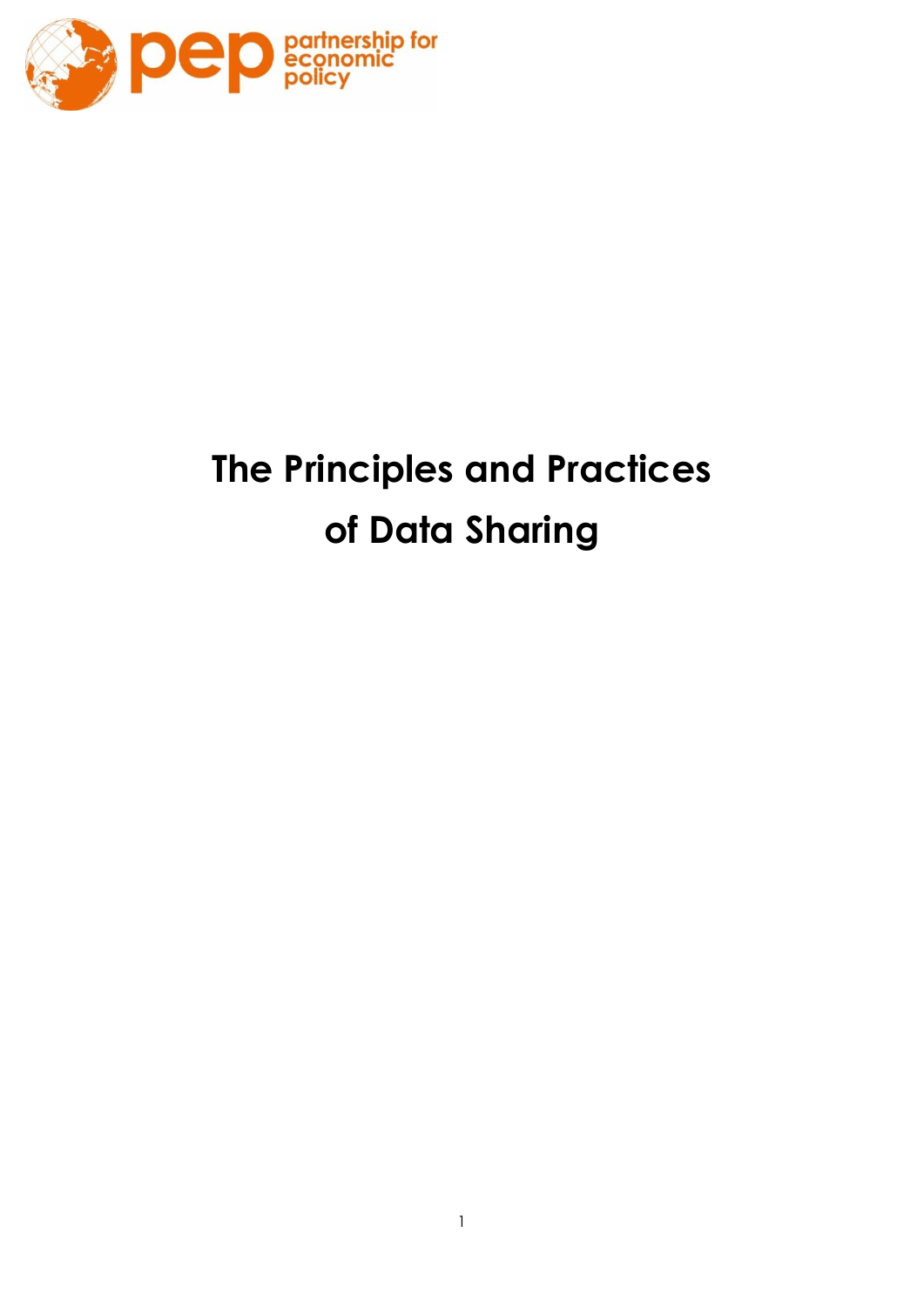

# **Contents**

| 1.6                                                                     |  |
|-------------------------------------------------------------------------|--|
|                                                                         |  |
|                                                                         |  |
|                                                                         |  |
|                                                                         |  |
|                                                                         |  |
| 1.8 Considerations when sharing data via a trustworthy data repository5 |  |
| 1.9 <sup>°</sup>                                                        |  |
|                                                                         |  |

| 2.0 Data Publications as an option for sharing and publishing research data 7     |  |
|-----------------------------------------------------------------------------------|--|
| 2.1 Comparison of typical research journal, typical data journal and typical data |  |
|                                                                                   |  |
|                                                                                   |  |
|                                                                                   |  |
|                                                                                   |  |
|                                                                                   |  |
|                                                                                   |  |
|                                                                                   |  |
|                                                                                   |  |

|--|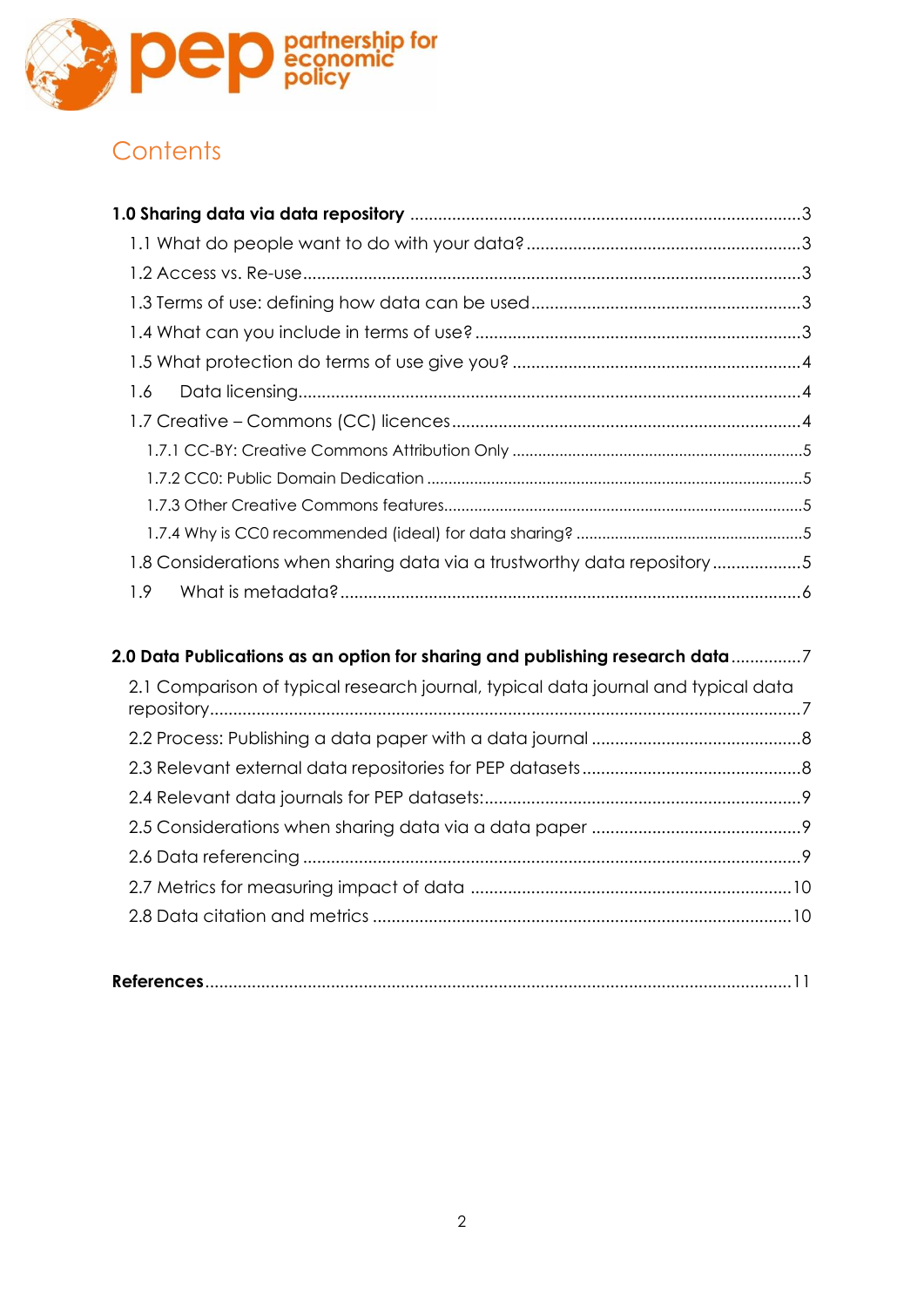

# <span id="page-2-0"></span>1.0 Sharing data via data repository

Data repositories preserve, manage, and provide access to research data in a variety of formats. Data are curated to enable search, discovery, and reuse. There must be sufficient control for the data to be authentic, reliable, accessible and usable on a continuing basis.

# <span id="page-2-1"></span>1.1 What do people want to do with your data?

- View your data to contextualise your published article.
- Replicate your study.
- Develop their own research based on your data.
- Incorporate your data into a larger dataset or use multiple datasets together.
- Develop commercial products based on your data.

# <span id="page-2-2"></span>1.2 Access vs. Re-use

When others gain access to your data, they may assume that they are permitted to reuse it. They will only know what they are allowed to do with it if you tell them.

- If your data *can* be reused, you need to clarify whether there are any restrictions on reuse.
- If your data *cannot* be reused, you need to highlight this.

# <span id="page-2-3"></span>1.3 Terms of use: defining how data can be used

- Terms of use, conditions of access, terms and conditions, copyright statement and licensing information may all be used to convey information about how you want your data to be used**.**
- Licences and other terms of use may be displayed in the metadata (data about data) of your dataset.
- They provide users with a set of rules or guidelines about how your data can and can't be used.
- Users may implicitly agree to terms of use when accessing or downloading your data from repositories, or they may need to agree explicitly, e.g. to a pop-up.

# <span id="page-2-4"></span>1.4 What can you include in terms of use?

- Describe the ways that data can be reused.
- Outline the institutions, countries or regions where data can be reused.
- List the types of person who can reuse the data (bona fide researchers versus private citizens).
- Permit (or limit) commercial reuse or profit from the data.
- When terms of use or a licence are stated explicitly alongside data, this will all be done without anyone needing to ask permission directly.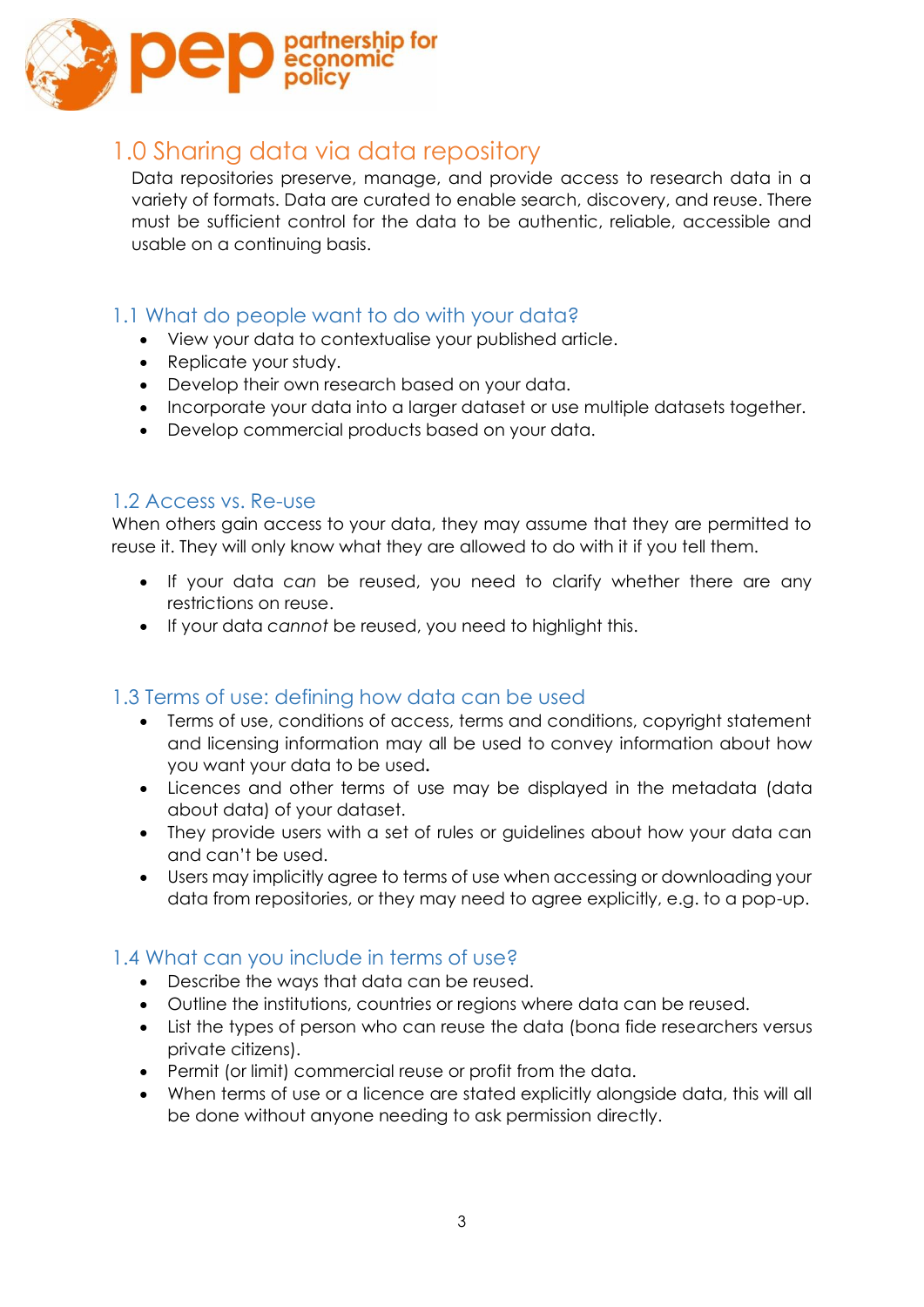

# <span id="page-3-0"></span>1.5 What protection do terms of use give you?

- Having a licence or terms of use in place doesn't automatically prevent people from misusing your data.
- Terms of use don't have any technical functionality to enforce compliance (like digital rights management (DRM) solutions can).
- If someone breaks the terms of use or ignores your licensing conditions, how will you address this? Maybe, legal action.
- If you are not willing to enforce strict terms of use, then consider a more liberal approach if you want to share your data openly – and receive all of the benefits of open data publication (Increased citation and usage; faster impact; and compliance with open access mandates).

#### <span id="page-3-1"></span>1.6 Data licensing

When you publish your data in a data repository of your choice, a licence agreement will be applied to your data. A licence agreement is a legal arrangement between the creator/depositor of the data set and the data repository, signifying what a user is allowed to do with the data.

| <b>Standard licences</b>                                                                 | <b>Bespoke (customized) licences</b>                         |
|------------------------------------------------------------------------------------------|--------------------------------------------------------------|
| - Appropriate for most datasets.                                                         | -Time-consuming and will require legal<br>review.            |
| -Easily understood and widely used.<br>address<br>specific<br>not<br>-Do<br>very         | -Difficult for other users to interpret.                     |
| circumstances.                                                                           | recommended when standard<br>-Not<br>licences are available. |
| -Your funder/institution may have a<br>licence which you are required to apply.          |                                                              |
| -The repository you use may only allow<br>you to add a standard licence to your<br>data. |                                                              |

# <span id="page-3-2"></span>1.7 Creative – Commons (CC) licences

- When sharing data openly, you are very likely to come across Creative-Commons licences.
- They are used by repositories, publishers and institutions (and others) to provide a standard format for licensing content.
- The licences are developed and maintained by an American non-profit called Creative Commons and originally released in 2002.
- They have gone through multiple iterations since then to make them globally applicable – the most recent versions are CC 4.0.
- Licenses are non-revocable you cannot withdraw copies of work released under Creative Commons at a later date.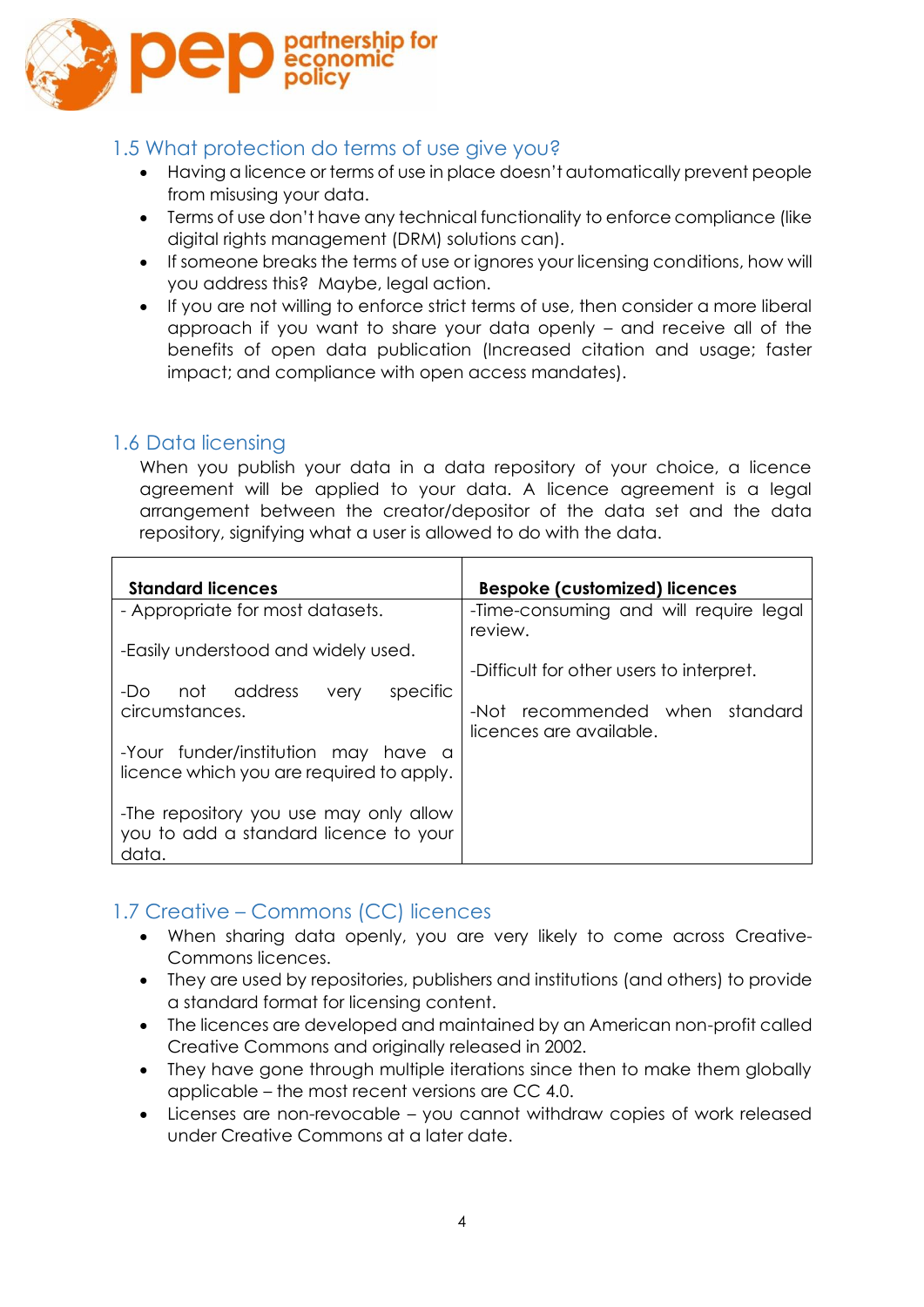

#### <span id="page-4-0"></span>1.7.1 CC-BY: Creative Commons Attribution Only

- The most permissive Creative Commons licence.
- It allows reuse of your data by anyone, for any purpose, as long as you receive acknowledgement and an attribution for your work (e.g. a citation).
- However, it is not appropriate for work from which you intend to gain commercially, either now or in the future as you have no control over who will reuse your work.
- This licence closely aligns with Open Access principles and is generally applied for Open Access publications.

#### <span id="page-4-1"></span>1.7.2 CC0: Public Domain Dedication

- Technically not a licence, CC0 signifies that you have released your data into the Public Domain – you no longer claim your copyright over it, and anyone can use it for any purpose.
- CC0 does not require any attribution or acknowledgement for you, but good practice is that you will still receive an attribution.

#### <span id="page-4-2"></span>1.7.3 Other Creative Commons features

Creative Commons also supports other licence features, which can be mixed and matched (as long as they don't conflict with each other).

These include:

- **SA – Share-alike –** the data can be used for any purpose as long as any derivatives are licensed under the same terms.
- **NC – Non-commercial –** the data can be used for any non-commercial purpose.
- **ND – No derivatives –** the data can be shared and used but no new derivatives can be produced from it.

#### <span id="page-4-3"></span>1.7.4 Why is CC0 recommended (ideal) for data sharing?

- Does not limit or restrict reuse in any way.
- Maximises potential reuse and audience for your data.
- No ambiguity.
- Acknowledges technical barriers to attribution.

#### <span id="page-4-4"></span>1.8 Considerations when sharing data via a trustworthy data repository

- Data are discoverable independently of any research articles.
- Data are more likely to be accompanied by relevant metadata facilitating interpretation.
- Data are more likely to be accompanied by terms of use (data licence) facilitating reuse.
- Data will be preserved beyond the funding that initially generated the data.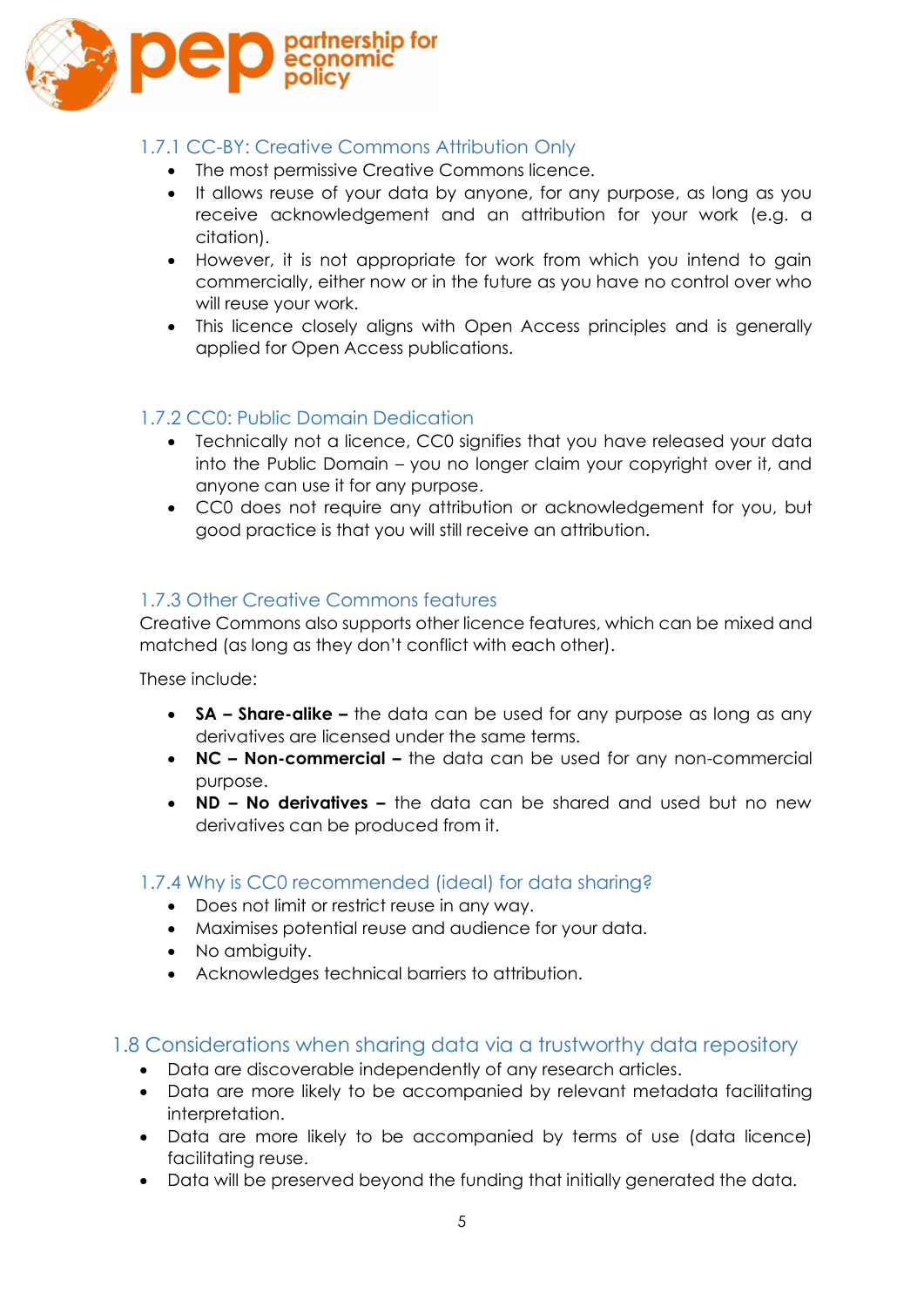

- Preparing data for deposit is often time consuming.
- Data may not be linked to the relevant research article.
- You must identify a suitable trustworthy data repository and prepare data for sharing according to its requirements.

#### <span id="page-5-0"></span>1.9 What is metadata?

Metadata is often described as "data about data". Data that defines and describes the characteristics of other data, used to improve both business and technical understanding of data and data-related processes. It usually adds some context or additional descriptive information to the data you're looking at.

Examples of metadata:

- Metadata describing the dataset (title)
- Metadata about the dataset's creators
- Metadata describing the contents of the dataset
- <span id="page-5-1"></span>• Metadata about the dataset's related publications.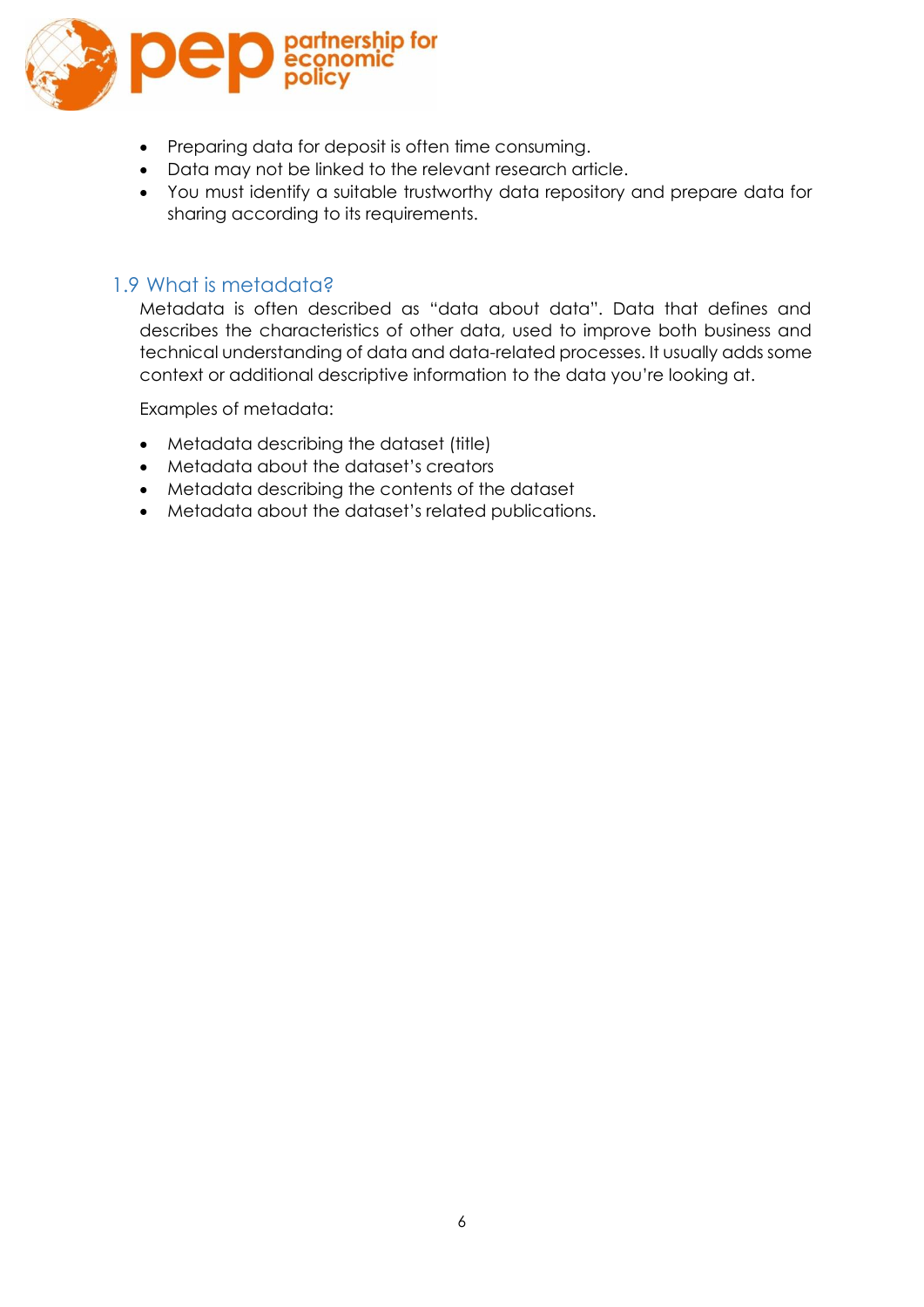

# 2.0 Data Publications as an option for sharing and publishing research data

Apart from publishing data in a data repository, data can also be published in form of a data paper/data article in a data journal. Below is a comparison of data journal and data repository to research journal:

# <span id="page-6-0"></span>2.1 Comparison of typical research journal, typical data journal and typical data repository

<span id="page-6-1"></span>

| <b>Typical research journal</b>                                                    | <b>Typical data journal</b>                                                                                | <b>Typical data repository</b>                                                                                                                      |
|------------------------------------------------------------------------------------|------------------------------------------------------------------------------------------------------------|-----------------------------------------------------------------------------------------------------------------------------------------------------|
| Dataset checking may<br>be available as<br>an<br>additional paid<br>for<br>service | Data curation<br>and<br>checking may<br>be<br>offered as part of the<br>normal data<br>journal<br>workflow | Data files<br>may<br>be<br>reviewed by repository<br>staff for<br>•Technical integrity of<br>data<br>• Violation of repository<br>conditions of use |
| Reviewers may<br>be<br>allowed to request to<br>see data                           | Data peer reviewed                                                                                         | May facilitate<br>peer<br>review of data prior to it<br>being publicly available                                                                    |
| Data referencing may<br>or may not be allowed                                      | Journal staff typically<br>check if data have<br>been correctly cited                                      | May provide guidance<br>to data users on how<br>data should be cited                                                                                |
| Final output is a citable<br>scholarly article                                     | Final output is a citable<br>data article                                                                  | Final output is a citable<br>dataset                                                                                                                |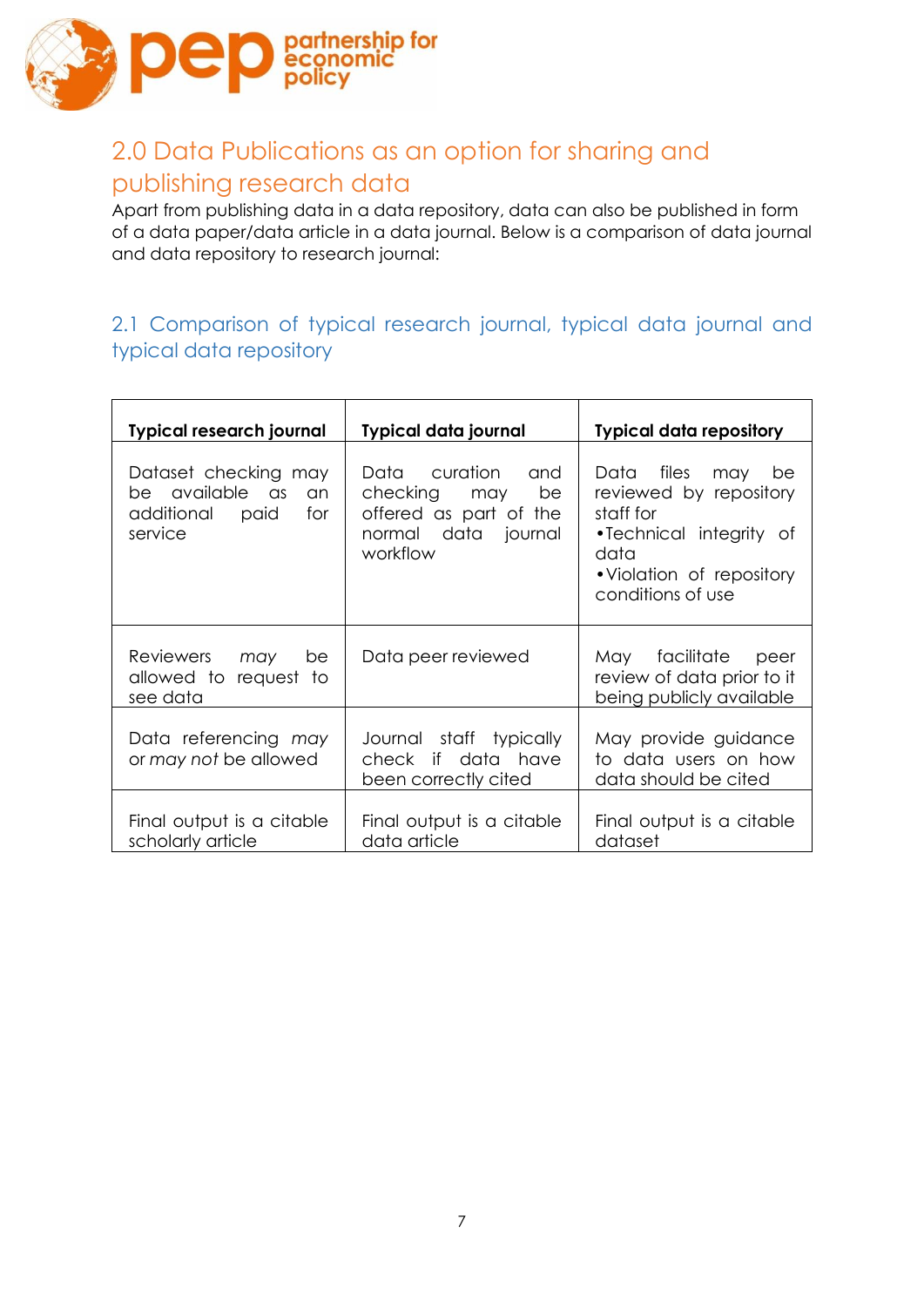

# 2.2 Process: Publishing a data paper with a data journal



# <span id="page-7-0"></span>2.3 Relevant external data repositories for PEP datasets

| Repository name                 | Information on fees/costs                                      | Size limits             |
|---------------------------------|----------------------------------------------------------------|-------------------------|
| <b>Dryad Digital Repository</b> | \$120 USD for first 20 GB, and<br>\$50 USD for each additional | None stated             |
|                                 | 10 GB                                                          |                         |
| figshare                        | 100 GB free per Scientific<br>Data manuscript. Additional      | 1 TB per dataset        |
|                                 | fees apply for larger<br>datasets                              |                         |
| <b>Harvard Dataverse</b>        | Contact repository for                                         | 2.5 GB per file, 10 GB  |
|                                 | datasets over 1 TB                                             | per dataset             |
| Open Science Framework          | Free of charge                                                 | 5 GB per file, multiple |
|                                 |                                                                | files can be uploaded   |
| Zenodo                          | Donations towards                                              | 50 GB per dataset       |
|                                 | sustainability encouraged                                      |                         |
| <b>Mendeley Data</b>            | Contact repository for                                         | 10 GB per dataset       |
|                                 | datasets over 10 GB                                            |                         |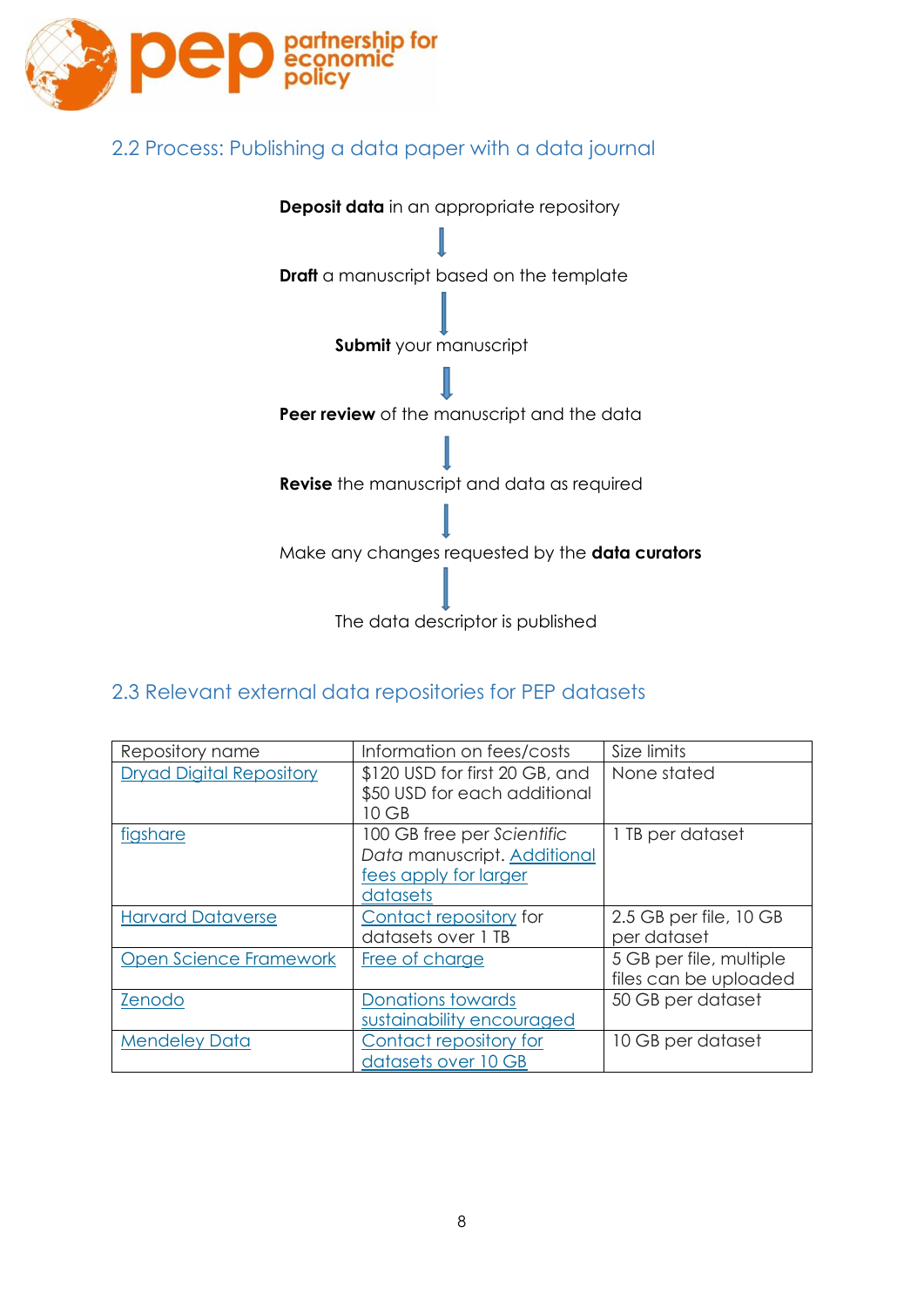

# <span id="page-8-0"></span>2.4 Relevant data journals for PEP datasets:

| Data journal                    | Article processing charges                 |
|---------------------------------|--------------------------------------------|
| Journal of Open Humanities Data | £100 per data paper                        |
| <b>Scientific Data</b>          | 100 GB free per Scientific                 |
|                                 | Data manuscript. Additional fees apply for |
|                                 | larger datasets                            |
| <b>Elsevier Data in Brief</b>   | Not stated                                 |
| Journal of Big Data             | £1060.00/\$1570.00/€1290.00 for each       |
|                                 | article                                    |

# <span id="page-8-1"></span>2.5 Considerations when sharing data via a data paper

- Data are discoverable from the data paper *and* from the data archive.
- The quality of your data is going to be paramount for a data paper.
- Data should be technically reliable and suitable for use by others ensuring this happens is time consuming.
- Flaws in study design (e.g. lack of suitable controls) are likely to result in rejection.
- Presence of relevant metadata may be checked by peer reviewers and editors.
- Appropriateness of terms of use may be checked by editors.
- Data (along with full contextual detail) is preserved for the long term.
- Data producers receive academic credit for their work.
- The effort taken to draft a data paper is likely to be similar to that of drafting a traditional research article.

# <span id="page-8-2"></span>2.6 Data referencing

Citation of data functions in the same way as a citation of a book, monograph, conference paper, journal article or any other material included in a reference list.

Authors or Creators >> Title >>Publisher (Repository) >>Persistent identifier >>Publication year

**Murigi, M. & Kariuki, P. Household socioeconomic data from Murang'a County, Kenya, surveyed in 2018.** *figshare* **[https://doi.org/10.6084/m9.figshare.11961363](https://urldefense.proofpoint.com/v2/url?u=https-3A__doi.org_10.6084_m9.figshare.11961363&d=DwMFaQ&c=vh6FgFnduejNhPPD0fl_yRaSfZy8CWbWnIf4XJhSqx8&r=fPekv2oY5L2Et3sHfK7IAww-xXGPiAFb60JXCtiNcDM&m=8uOFSfXpWsAtgAStXbjAm-yi-3UzGZl0A86EvrA3l-4&s=SepQcJBrgBp0w0GJArMPlwUHN-r6Zo_Y07KrPIdINh8&e=) (2020).**

Properly archived datasets will be given a unique, persistent identifier by the repository.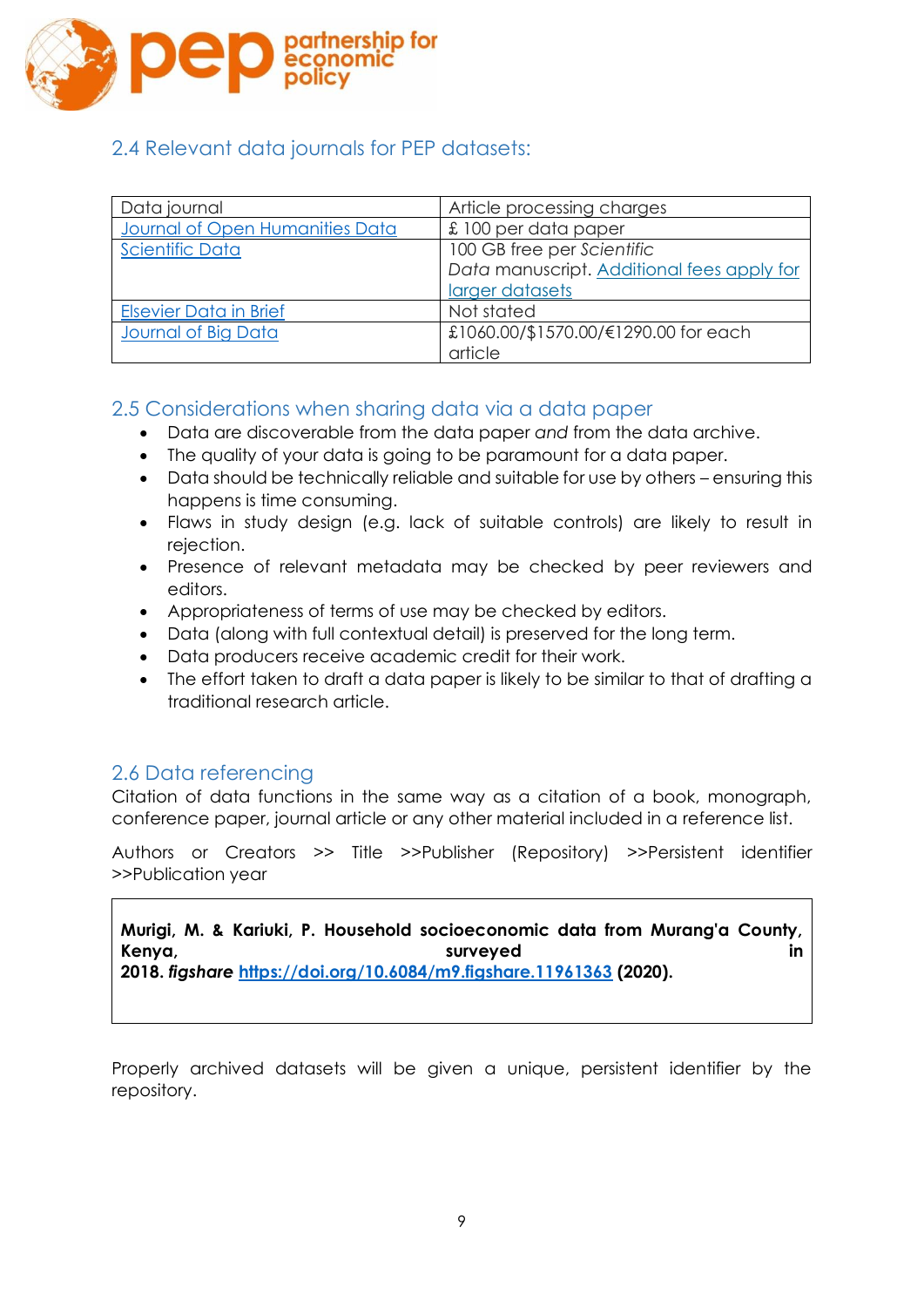

# <span id="page-9-0"></span>2.7 Metrics for measuring impact of data

- Number of times data have been viewed
- Number of times data have been downloaded
- Number of times data have been cited in a scholarly publication
- Number of newspaper articles written about a dataset
- Number of policies referencing/making use of a dataset

# <span id="page-9-1"></span>2.8 Data citation and metrics

- **Supports reproducibility,** providing evidence for the claims in the paper and provenance tracking of the outputs and material used in the paper.
- There is evidence that the inclusion of data citations in published papers **increases the citation rate of the paper** as a whole.
- Citing data supports the idea that **research data are as important as research publications**.
- Citing data provides **credit** to those who created or generated the dataset.
- <span id="page-9-2"></span>• When datasets are cited, it is possible to create **metrics to track re-use**.